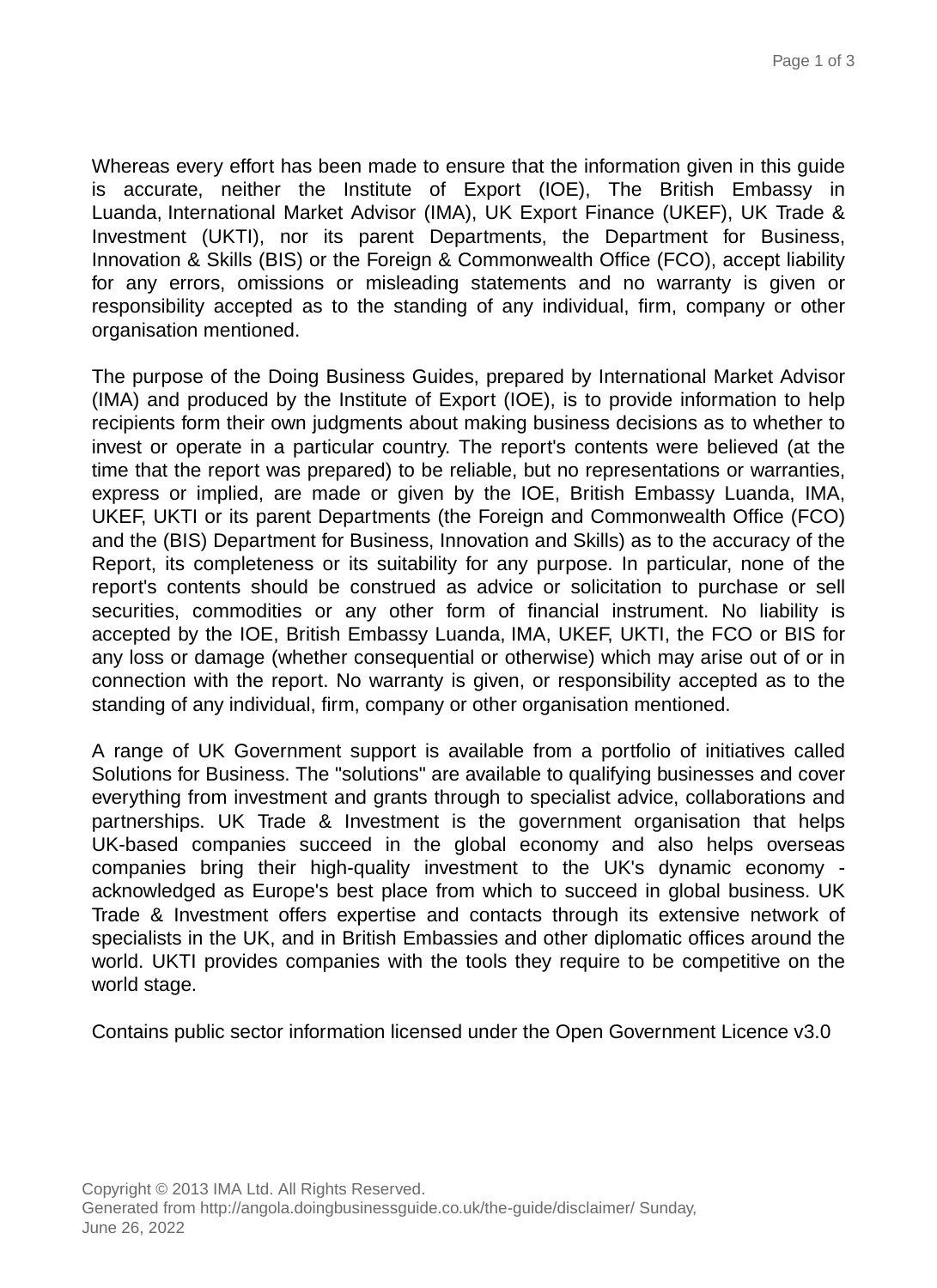Sponsored By:

## **Urban Requalification / Investments / Real Estate & Property Services**



**Energy / Case Study**



**Investment Management**



## **Security / Risk Services**



**Professional Business Services**



**Logistics / Shipping & Supply Chain**



**Energy**

Copyright © 2013 IMA Ltd. All Rights Reserved. Generated from http://angola.doingbusinessguide.co.uk/the-guide/disclaimer/ Sunday, June 26, 2022